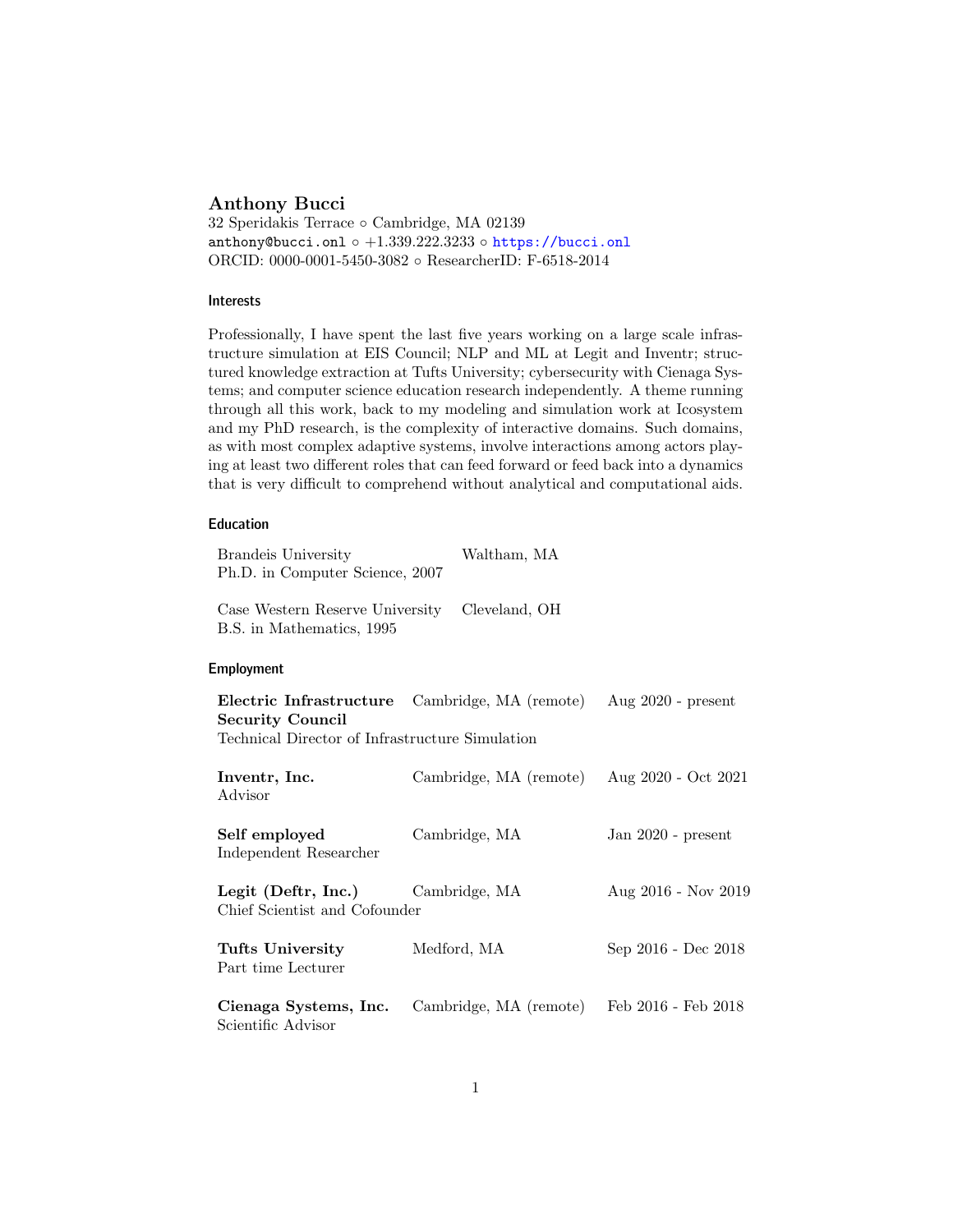| Self employed<br>Independent Researcher                            | Cambridge, MA | Oct 2013 - Aug 2016 |
|--------------------------------------------------------------------|---------------|---------------------|
| <b>Icosystem Corporation</b> Cambridge, MA<br>Director of Science  |               | Jan 2012 - Aug 2013 |
| <b>Icosystem Corporation</b> Cambridge, MA<br>Complexity Scientist |               | May 2007 - Jan 2012 |
| Pfizer, Inc.                                                       | Cambridge, MA | May 2000 - Nov 2003 |

#### **Dissertation**

Bucci, A. (2007). *Emergent Geometric Organization and Informative Dimen*sions in Coevolutionary Algorithms. Presented to the faculty of the Michtom School of Computer Science, Brandeis University, July 2007.

Research Application Developer / Strategic Alliance Partner

#### Book Chapters

Popovici, E., Bucci, A., Wiegand, R.P. and De Jong E.D. (2012). Coevolutionary principles. Chapter in Handbook of Natural Computing, Springer-Verlag, 2012.

De Jong, E.D. and Bucci, A. (2008). Objective set compression: Test-based problems and multi-objective optimization. Multi-Objective Problem Solving From Nature: From Concepts to Applications, Springer Verlag, 2008.

### Publications

Wiegand, R.P., Bucci, A., Kumar, A., Albert, J.L., Gaspar, A. (2022). Identifying Informatively Easy and Informatively Hard Concepts. Transactions On Computing Education (TOCE), ACM Press. To appear.

Beaulieu, M.C. and Bucci, A. (2020). Programming without Code: Teaching Classics and Computational Methods. Papers of the 2018 Digital Approaches to Teaching the Ancient Mediterranean Conference (DATAM), New York University, S. Heath and B. Caraher eds.

Bari, A.T.M. G., Gaspar, A., Wiegand, R.P., Albert, J.L., Bucci, A., Kumar, A. (2019). EvoParsons: design, implementation and preliminary evaluation of evolutionary Parsons puzzle. Genetic Programming and Evolvable Machines 20 (2), 213-244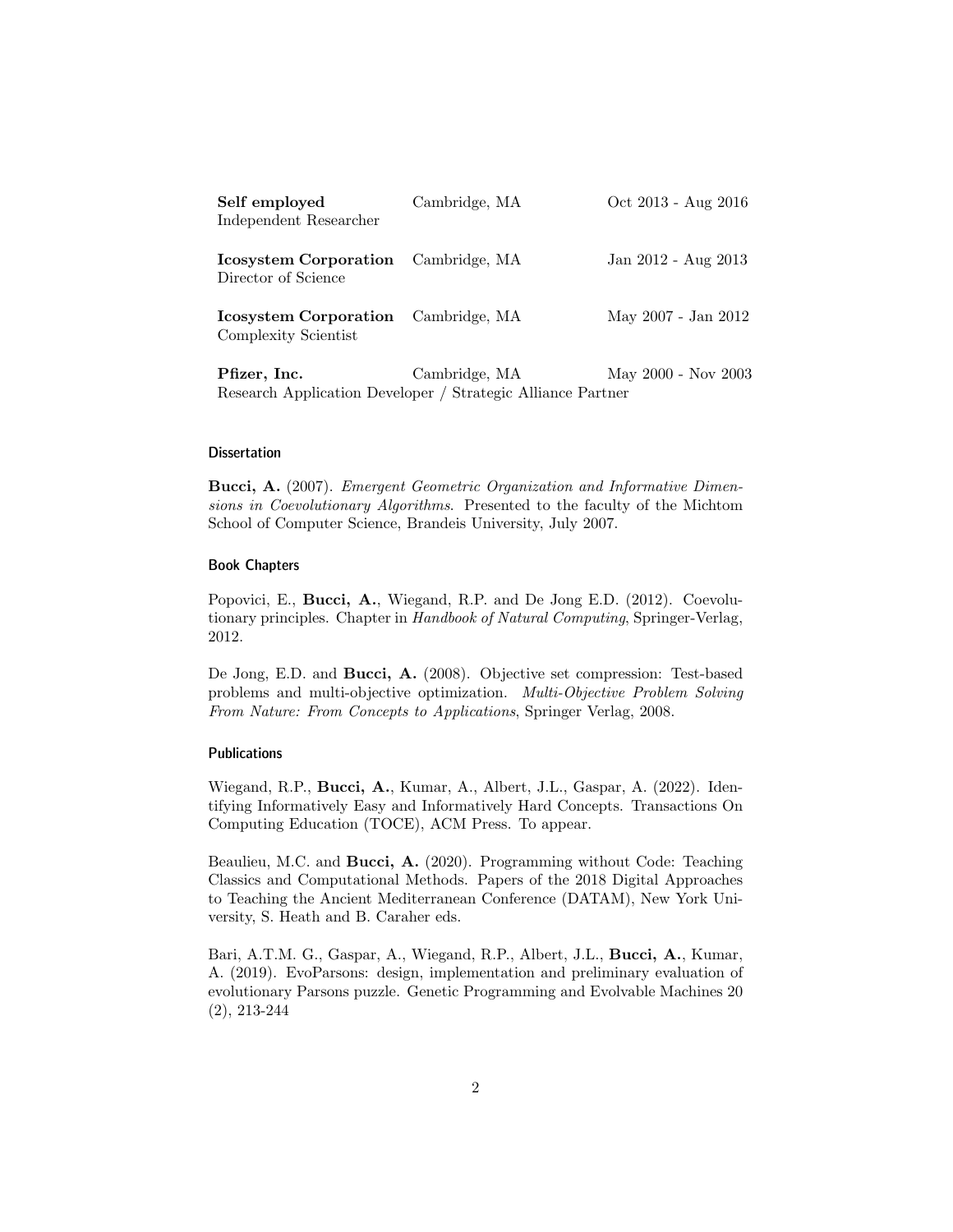Bari, A.T.M. G., Gaspar, A., Wiegand, R.P., Bucci, A. (2018). Selection methods to relax strict acceptance condition in test-based coevolution. Proceedings of the 2018 IEEE Congress on Evolutionary Computation (CEC), IEEE Press, 2018

Gaspar, A., Bari, A.T.M. G., Wiegand, R.P., Bucci, A., Kumar, A., Albert, J.L. (2017). Evolutionary practice problems generation: More design guidelines. Proceedings of the Thirtieth International Florida Artificial Intelligence Research Society Conference (FLAIRS), The AAAI Press, 2017

Bari, A.T.M. G., Gaspar, A., Wiegand, R.P., Bucci, A. (2017). Does relaxing strict acceptance condition improve test based Pareto coevolution? 2017 IEEE Symposium Series on Computational Intelligence (SSCI), IEEE Press, 2017

Gaspar, A., Bari, A.T.M. G., Kumar, A., Wiegand, R.P., Bucci, A., Albert, J.L. (2016). Evolutionary practice problems generation: design guidelines. 28th IEEE International Conference on Tools with Artificial Intelligence (ICTAI), IEEE Press, 2016.

Bucci, A., Wiegand, R.P., Kumar, A., Gaspar, A., Albert, J.L. (2016). Dimension extraction analysis of student performance on problems. Proceedings of the Twenty-Ninth International Florida Artificial Intelligence Research Society Conference (FLAIRS), The AAAI Press, 2016.

Wiegand, R.P., Bucci, A., Kumar, A., Albert, J.L. and Gaspar, A. (2016). A data-driven analysis of informatively hard concepts in introductory programming. Proceedings of the 47th ACM Technical Symposium on Computing Science Education (SIGCSE), ACM Press, 2016.

Popovici, E., Winston, E., and **Bucci, A.** (2011). On the practicality of optimal output mechanisms for co-optimization algorithms. Proceedings of the 2011 Foundations of Genetic Algorithms conference (FOGA), ACM Press, 2011.

Stuermer, P., Bucci, A., Branke, J., Funes, P. and Popovici, E. (2009). Analysis of coevolution for worst-case optimization. Proceedings of the 2009 Genetic and Evolutionary Computation Conference (GECCO), ACM Press, 2009.

Bucci, A. and Pollack, J.B. (2007). Thoughts on solution concepts. Proceedings of the 2007 Genetic and Evolutionary Computation Conference (GECCO), ACM Press, 2007.

De Jong, E.D. and Bucci, A. (2006). DECA: dimension extracting coevolutionary algorithm. Proceedings of the 2006 Genetic and Evolutionary Computation Conference (GECCO), ACM Press, 2006.

Bucci, A. and Pollack, J.B. (2005). On identifying global optima in cooperative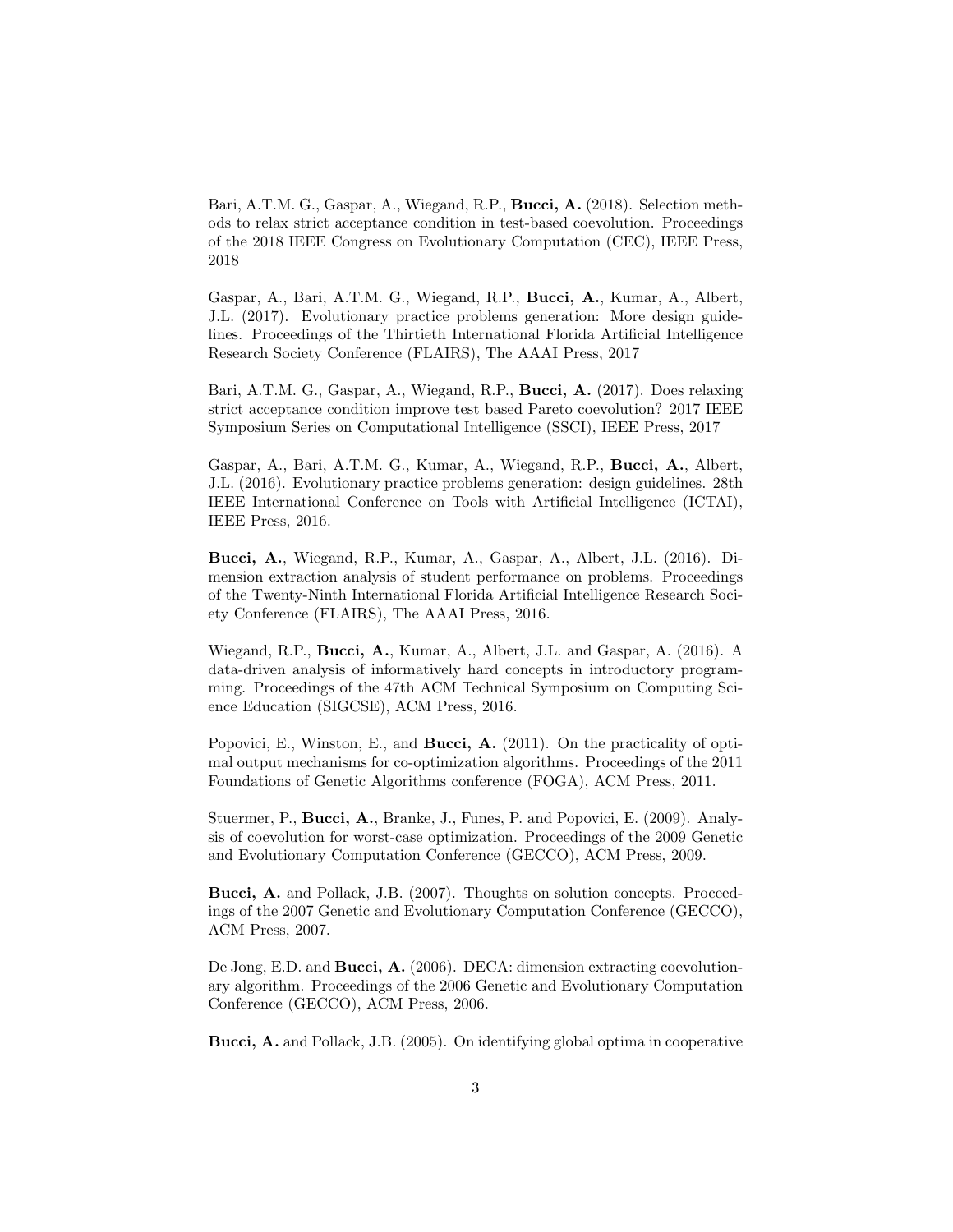coevolution. Proceedings of the 2005 Genetic and Evolutionary Computation Conference (GECCO), ACM Press, 2005.

Bucci, A., Pollack, J.B. and De Jong, E.D. (2004). Automated extraction of problem structure. Proceedings of the 2004 Genetic and Evolutionary Computation Conference (GECCO), Springer Verlag, 2004.

Bucci, A. and Pollack, J.B. (2003). Focusing versus intransitivity: Geometrical aspects of co-evolution. Proceedings of the 2003 Genetic and Evolutionary Computation Conference (GECCO), Springer Verlag, 2003.

Bucci, A. and Pollack, J.B. (2003). A mathematical framework for the study of coevolution. Foundations of Genetic Algorithms 7. Proceedings of FOGA VII, Torremolinos Spain, 4-6 September 2002.

Bucci, A. and Pollack, J.B. (2002). Order-theoretic analysis of coevolution problems: Coevolutionary statics. 2002 Genetic and Evolutionary Computation Conference (GECCO) Workshop: Understanding Coevolution.

Bucci, A. and Johnson, J.M. (2001). Neural network and genetic algorithm identification of coupling specificity and functional residues in G-protein Coupled Receptors. Poster presented at the Intelligent Systems in Molecular Biology Conference (ISMB), 2001.

#### Invited Talks

Teaching Classics and Computational Methods. Invited talk given with Marie-Claire Beaulieu. Organized by William D. Wharton, Headmaster of Commonwealth School, Boston, MA, Feb 2021.

In D'Arcy Thompson's Footsteps - Science, Technology and the Classics. Organized by Matthew Jarron of the University of Dundee Museum Services, Feb 2021. <https://www.youtube.com/watch?v=wLrzO8QLsXw>

The Digital Glossary of Greek Birds: A Discovery and Outreach Tool. Invited talk given with Marie-Claire Beaulieu. Organized by Lisa Maurizio, Professor of Classical and Medieval Studies, Bates College, Lewiston ME, Mar 2019.

Ornithological Approaches to Greek Mythology: The Case of the Shearwater. Conference talk with Marie-Claire Beaulieu at the annual meeting of The Classical Association of the Middle West and South (CAMWS), Albuquerque NM, 2018.

Programming without Code: Teaching Classics and Computational Methods. Conference talk with Marie-Claire Beaulieu, Digital Approaches to Teaching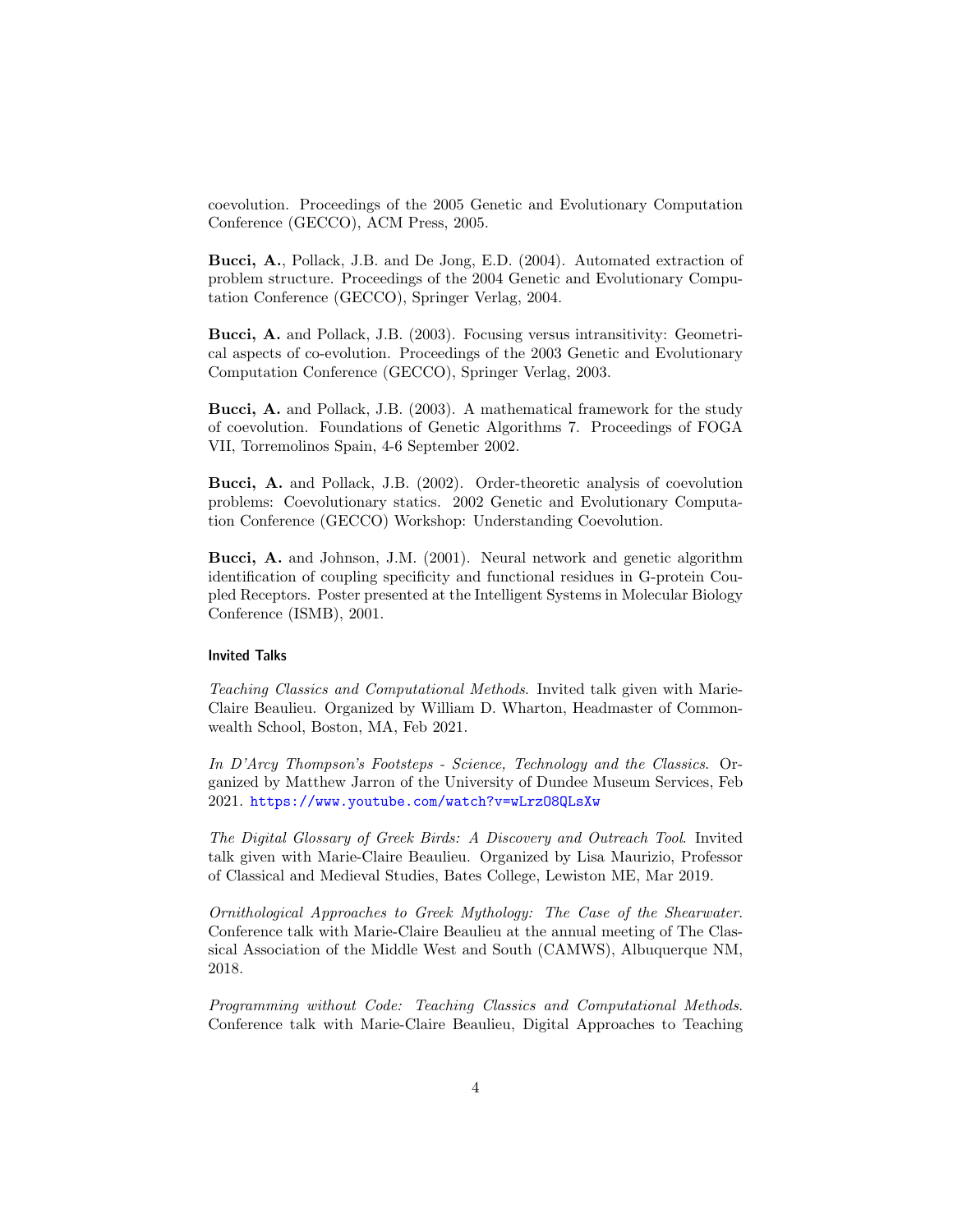the Ancient Mediterranean (DATAM), Institute for the Study of the Ancient World (ISAW), Oct 2018.

Data Analytics for the Humanities. Talk with Marie-Claire Beaulieu at GREAT training event, Tufts University, Graduate School of Arts and Sciences, Jun 2018.

Digitizing D'Arcy Thompson's Glossary of Greek Birds. Tufts faculty webinar with Marie-Claire Beaulieu, Jennifer Burton, and Michael Reed, May 3, 2018. <https://www.youtube.com/watch?v=XRfCox1xmQk>

Co-Teaching. Talk with Marie-Claire Beaulieu at GREAT training event, Tufts University, Graduate School of Arts and Sciences, 2018.

Coevolution and Cyber Exploitation. Invited talk at the ISMS Forum Foro de la Ciberseguridad Madrid, Spain, September 2017.

Teaching Data Science for Classics. Conference talk with Marie-Claire Beaulieu at the annual meeting of The Classical Association of the Middle West and South (CAMWS), Kitchener, Canada, 2017.

Coevolutionary Algorithms and Multi-objective Optimization. Invited class lecture series on multi-objective optimization, coevolutionary algorithms, and connections between them at Tufts University Computer Science Department, Medford, MA, November 2011.

Coevolutionary Algorithms. Invited class lecture at Tufts University Computer Science Department course COMP-150, Medford, MA, April 2009.

When Performing Is Not Enough: Informativeness Incentives in Coevolutionary Algorithms. Presented at GE Global Research Headquarters, Niskayuna, NY., December 2008.

Solution Concepts and the Subdomain Representation. Presented at the Theory of Evolutionary Algorithms seminar at Schloss Dagstuhl, Wadern Germany, January 2008.

When Performing Is Not Enough: Informativeness Incentives in Coevolutionary Algorithms. Presented at the Tufts University Computer Science Department, Medford, MA, December 2007.

Evaluation Structures in Coevolution. Presented at the Theory of Evolutionary Algorithms seminar at Schloss Dagstuhl, Wadern Germany, February 2006.

Evaluation Structures and Innovative Dynamics. Presented at the Coevolutionary and Coadaptive Systems symposium, part of the AAAI Fall Symposium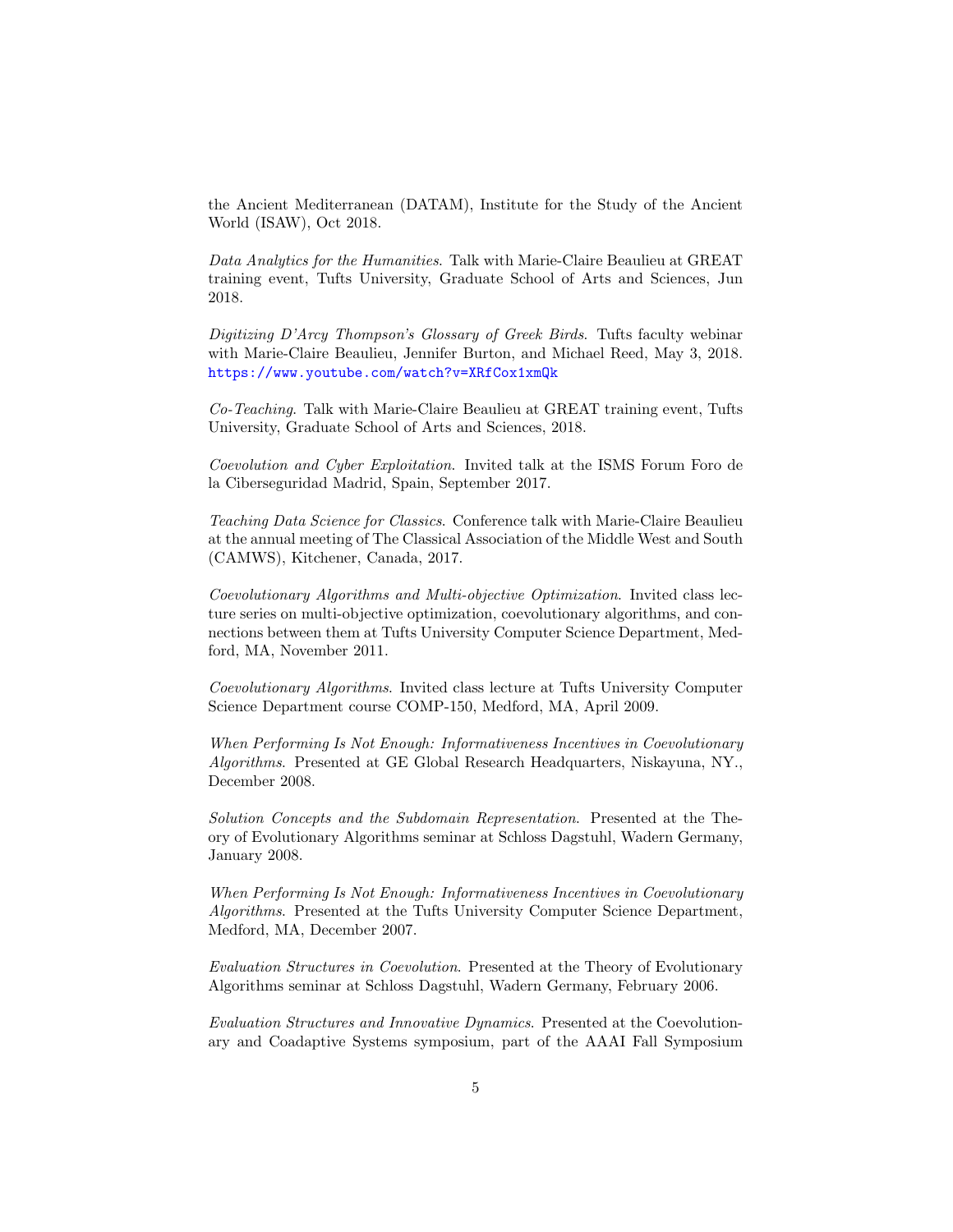Series, Washington D.C., November 2005.

Towards a Geometric Theory of Interactive Domains. Presented at the Theory of Evolutionary Algorithms seminar at Schloss Dagstuhl, Wadern Germany, February 2004.

Towards a Geometric Theory of Interactive Domains. Presented at the University of Utrecht, February 2004.

### Teaching Experience

Lecturer. Tufts University, Tufts Summer Accelerator: Chaos Theory, Chaos Practice. Summmer 2021.

Lecturer. Tufts University, COMP-150: Advanced Topics in Natural Language Processing. Spring 2018.

Lecturer. Tufts University, CLS-0160: Computational Methods for the Humanities. Co-teaching with Marie-Claire Beaulieu, Fall 2017, 2018.

Lecturer. Tufts University, CLS-0091: Introduction to Digital Humanities. Coteaching with Marie-Claire Beaulieu, Fall 2016.

Teaching Assistant. Brandeis University, cosi123a: Statistical Machine Learning. Taught by Prof. Pengyu Hong, Spring 2006.

Teaching Assistant. Brandeis University, cosi155b: Computer Graphics. Taught by Dr. Giovanni Motta, Fall 2003.

Teaching Assistant. Brandeis University, cosi170a: Information Theory. Taught by Prof. Martin Cohn, Spring 2002.

Teaching Assistant. Brandeis University, cosi113: Topics in Machine Learning. Taught by Prof. Jordan Pollack, Fall 2002.

Teaching Assistant. Brandeis University, cosi30a: Introduction to the Theory of Computation. Taught by Prof. Jacques Cohen, Spring 2001.

Teaching Assistant. Brandeis University, cosi113: Topics in Machine Learning. Taught by Prof. Jordan Pollack, Fall 2000.

# Grants and Awards

Brandeis University Graduate School of Arts and Sciences Alumni Scholars Award, 2004. Awarded from the Alumni Scholars Fund to cover expenses for at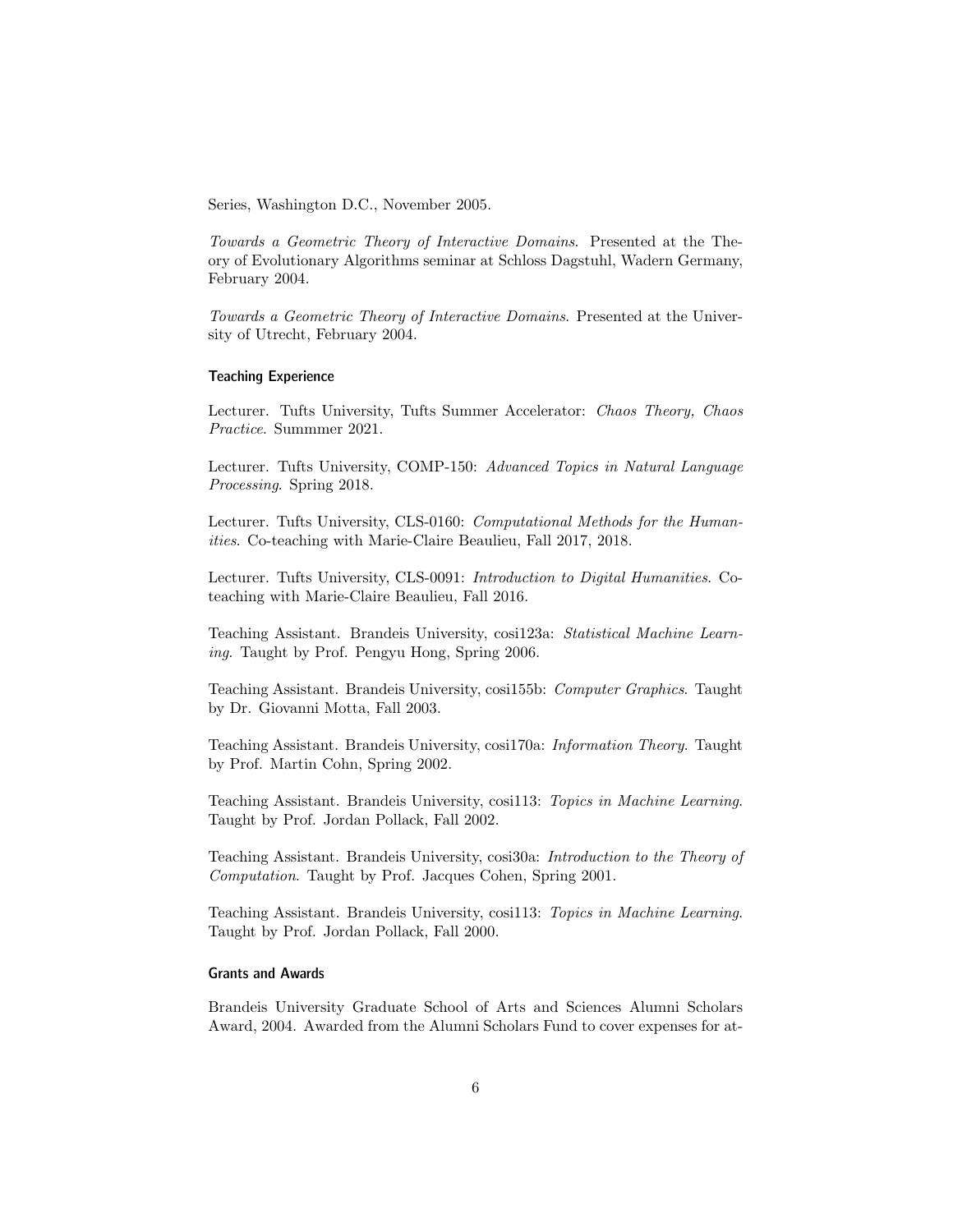tending the Genetic and Evolutionary Computation Conference in 2004. Grant of \$750.

Pfizer, Inc. Strategic Alliance Grant, 2002. Grant funding a computational chemistry project titled Application of Genetic Programming to the Prediction of Turbidimetric Solubility. Grant of \$21,000.

### Professional Service

Co-organizer. Advanced Coevolution Tutorial, presented at the Genetic and Evolutionary Computation Conference, 2008.

Co-organizer. Introductory Coevolution Tutorial, presented at the Genetic and Evolutionary Computation Conference, 2008.

Program Committee Member. Foundations of Genetic Algorithms workshop sponsored by SIGEVO (part of ACM), 2007, 2009, 2011

Program Committee Member. Genetic and Evolutionary Computation Conference, Coevolution Track, 2003 - 2008, 2013.

Co-organizer. Advanced Coevolution Tutorial, presented at the Genetic and Evolutionary Computation Conference, 2007.

Co-organizer. Introductory Coevolution Tutorial, presented at the Genetic and Evolutionary Computation Conference, 2006.

Co-organizer. Coevolutionary and Coadaptive Systems Symposium, part of the AAAI Fall Symposium Series, 2005.

Co-organizer. Coevolution Workshop, Genetic and Evolutionary Computation Conference, 2005.

Reviewer. Computational Intelligence and Neuroscience, Hindawi Publishing Corporation.

Reviewer. Artificial Life, MIT Press.

Reviewer. Machine Learning Journal, Kluwer Academic Publishers.

Reviewer. IEEE Transactions on Evolutionary Computation, IEEE Press.

Reviewer. IEEE Transactions on Neural Networks, IEEE Press.